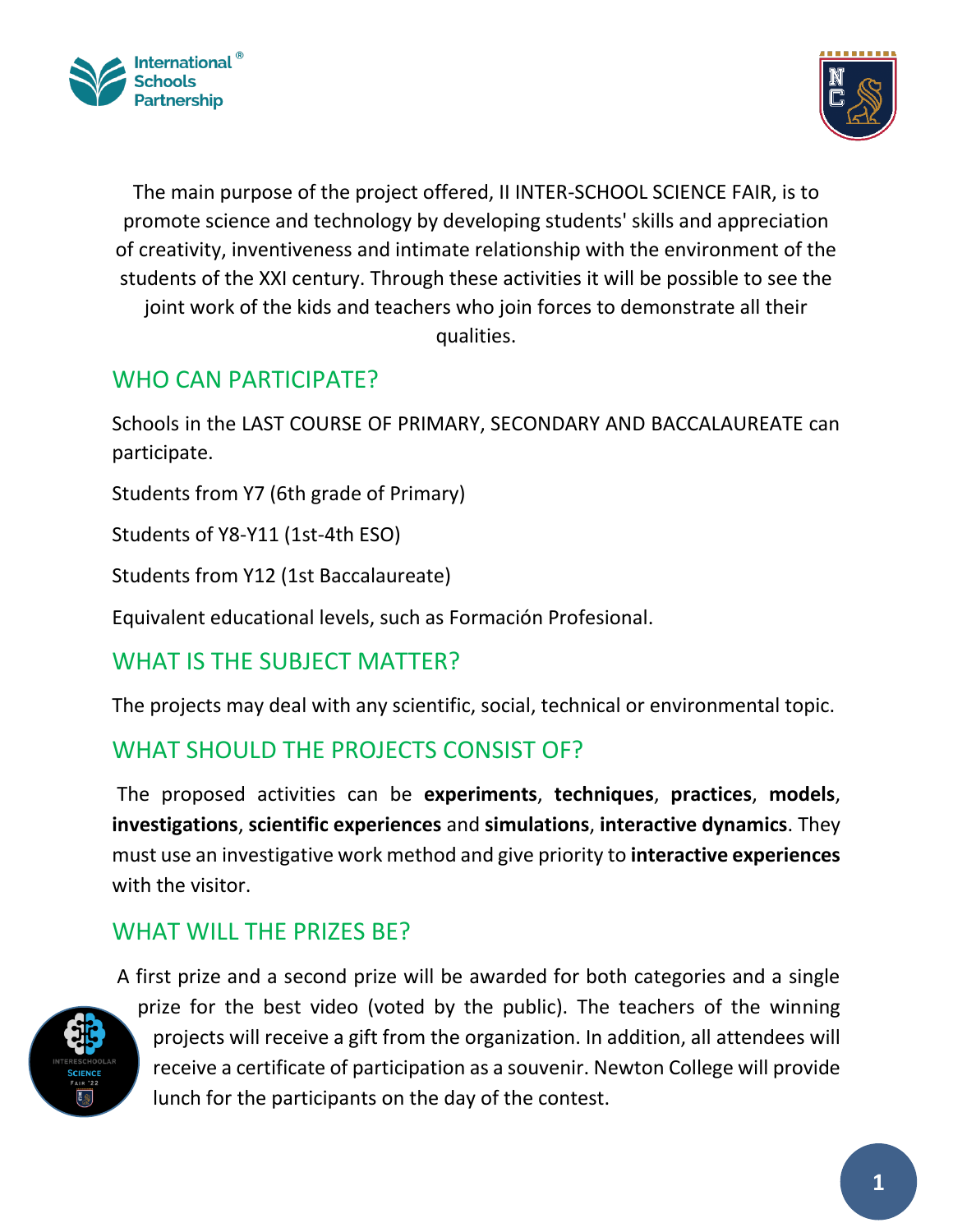



# HOW IS THE REGISTRATION PROCESS?

The application for participation will consist of three parts.

- The **FIRST PART** will be the pre-registration of the center through the website automatically. In it, the name of the school must be included together with the name of the teacher coordinating the project (3 students per project), the school's telephone number and the contact e-mail address. The title of the project and a general description of the project must be added.

- The **SECOND PART** will be the confirmation by the organizing committee of the admission to the SCIENCE FAIR.

- The **THIRD PART** will consist of the submission of the project documentation (video, poster presentation and short report of the project development) using the criteria developed in later sections.

**The professor signing the application form will be the coordinator at all times and the contact person.**

### WHAT ARE THE REQUIREMENTS FOR THE TEAMS?

- The research projects that apply for the awards can be developed by teams formed by a **maximum of 3 students and a tutor.**
- It is an essential requirement that the projects be supervised by at least 1 teacher.
- Each student can only be part of one team and each team can only present one candidacy.
- It is not a requirement that the authors forming a team be enrolled in the same course.
- There is no limit to the number of entries per tutor or per school.
- The works submitted must be original and must have been developed totally or partially by their authors during the 21/22 school year.
	- The research projects must fall into one of the following categories, corresponding to the highest grade of the students in the team.

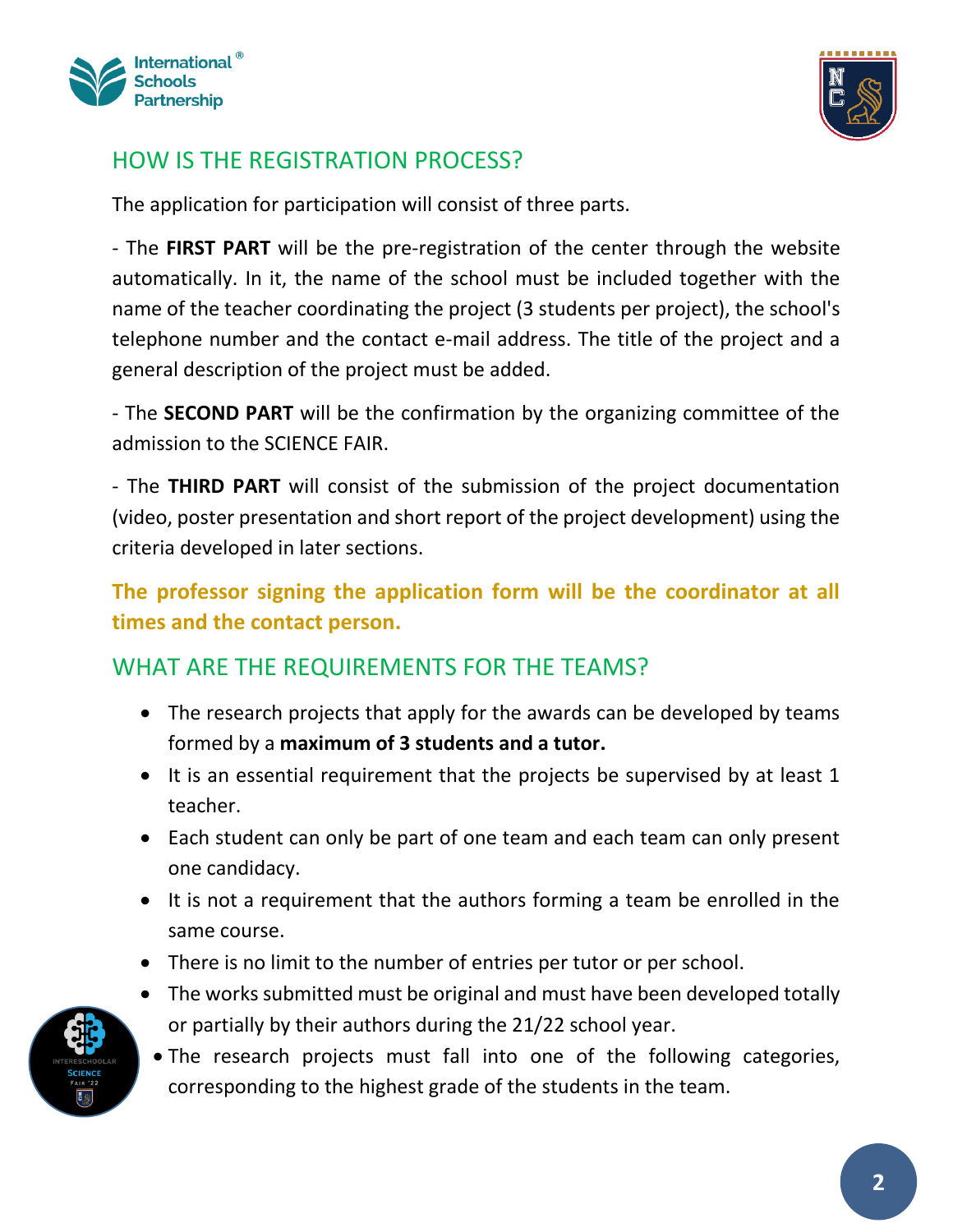



- o EINSTEIN: 6th grade primary school, 1st ESO, 2ndESO, 3rd ESO.
- o MARIE CURIE: 4th ESO and 1st BACCALAUREATE.

## WHAT DOCUMENTS DO I NEED TO SUBMIT?

#### **1. Video presentation of the project:**

o Maximum length of 4 minutes.

o The delivery can be in mp4 format, with a maximum duration of 4 minutes and a maximum size of 1GB, through a link of the Wetransfer platform, to the e-mail address j.cascales@newtoncollege.es or v.fuentes@newtoncollege.es.

or through a link to the youtube platform.

o The video must be a summary of the project, including from the relevant theoretical information to the explanation of the experience/experiment, and may include its justification.

o The authors or their voice-over, the name of the center, etc., may appear in the video.

#### **2. Project poster**

- o Size 80 cm x 100 cm.
- o PDF, PNG or JPG format
- o Must include the title
- o Name of the center
- o Name of authors and tutor
- o Introduction to the project.
- o Learning objectives.
- o Most important aspects of the project.
- o Bibliography and references.
- o May include graphics, photographs.

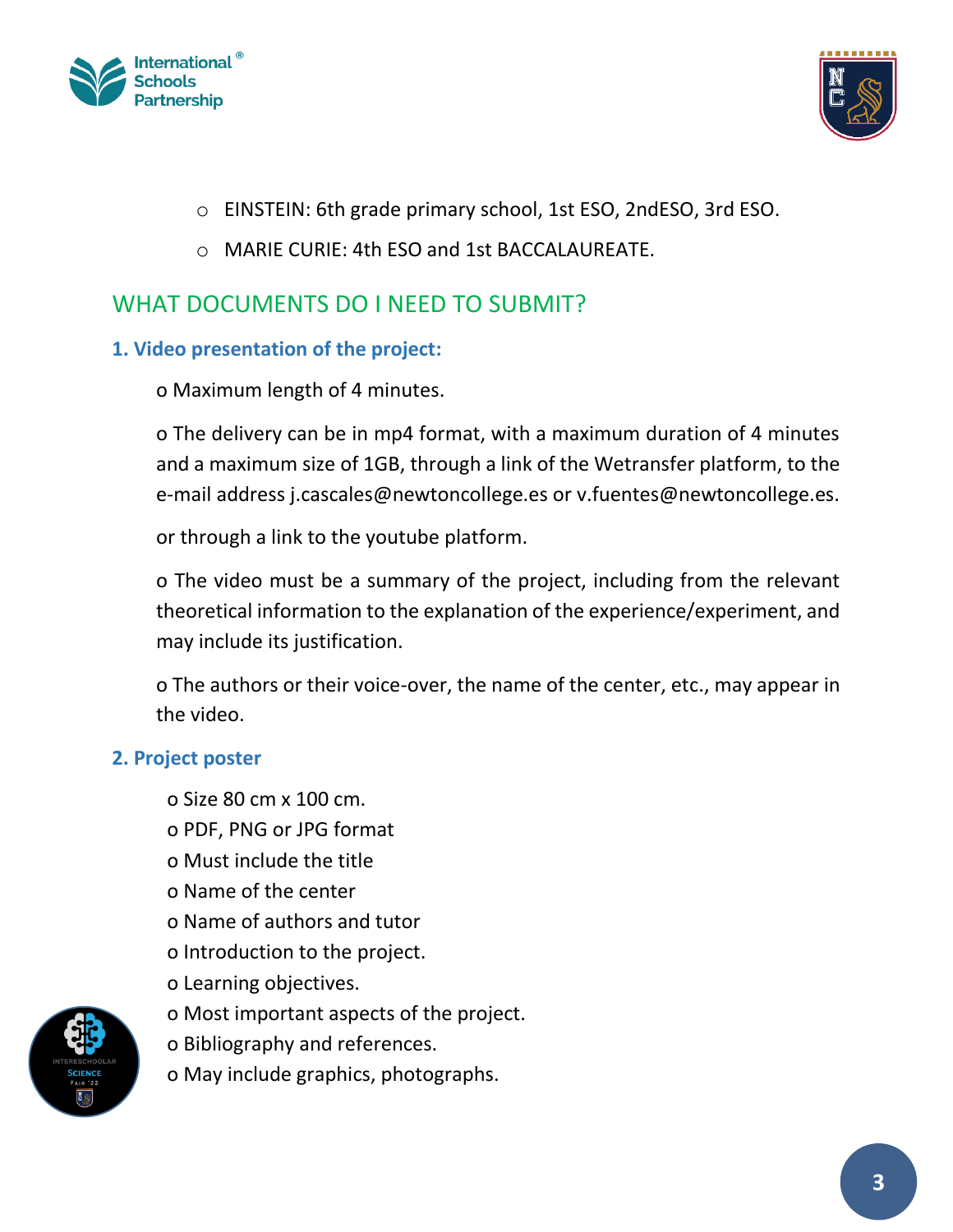



### **3. Short report of the project**

The descriptive report will contain the following sections:

o Title

- o Summary of the project.
- o Introduction: background, how the project arises.
- o Learning objectives.
- o Theoretical foundations.
- o Materials and methods used.
- o Photographs of the assembled project, assembly diagrams of the project.
- o Bibliography and references.
- o Maximum length 8 pages. Arial 12.

# WHAT WILL THE FAIR CONSIST OF? WHAT SHOULD I PREPARE?

#### **Exhibition**

o During the event, participants will have a table of 140 cm x 80 cm approx. to set up their demonstration/model/experiment.

o They will have a panel to hang their poster.

o They will have approximately 5 minutes to explain their project to the members of the jury, carry out the relevant demonstrations and answer any questions they may have.

The projects will be evaluated according to the following **CRITERIA**:

- o Originality.
- o Interactivity with the visitor.
- o Relevance and clarity of the scientific dissemination proposed.
- o Adaptation to the conditions of the trade fair exhibition.
- o Application of the project to everyday life.
- o Entrepreneurial spirit of the students.